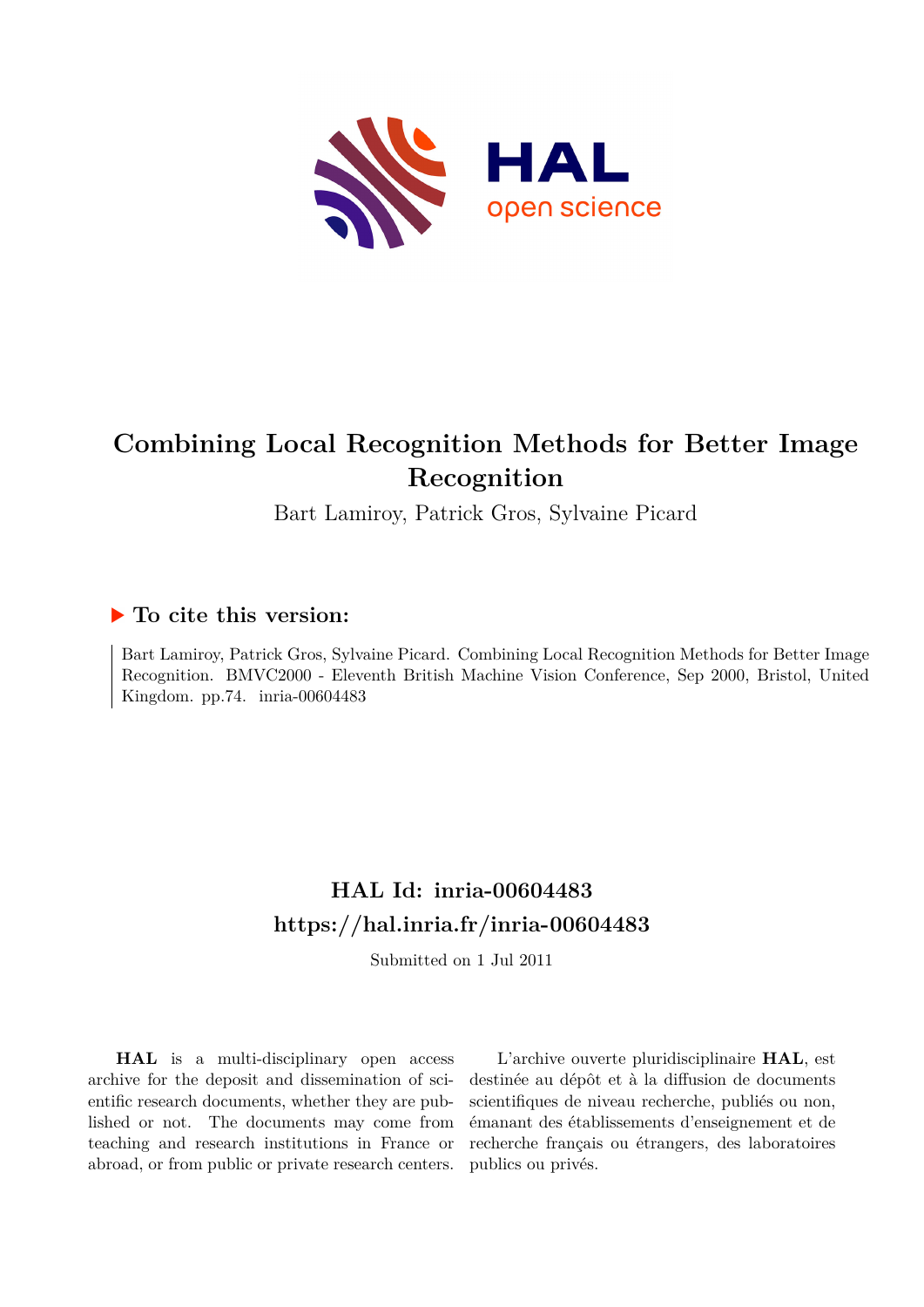## **Combining Local Recognition Methods for Better Image Recognition**

Bart Lamiroy\* Patrick Gros<sup>†</sup> Sylvaine Picard INRIA CNRS DGA movi – gravir<sup>į</sup>– imag – inria Rhône-Alpes ZIRST – 655, Av. de l'Europe Montbonnot – FRANCE

#### **Abstract**

In this paper we propose a comprehensive framework that allows existing local appearance methods to collaborate in order to overcome their mutual drawbacks. Our approach tends to use the best suited local descriptors for a recognition task, and is capable of combining evidence of different methods in the case where no clearly superior type of descriptor exists. We achieve this collaboration by locally matching geometric configurations and let each match contribute to the computation of the apparent motion between a model image and the unknown query image. We show in this paper that, if we have a set of local methods conforming to a small set of conditions, they can share information about evidence of objects in a scene. This shared evidence results in recognition performances that lie beyond the capacities of any of the currently used individual methods.

## **Introduction and Motivation**

Many scientific contributions in object and image recognition techniques are related to matching of primitives (see for instance [1, 8] for general tools with nice applications). However, they are not adapted for large sets of images, since they require a sequential image by image comparisons. Indexing and appearance based recognition methods for use with large sets of images were therefore introduced by initially approaching image recognition in a global way. They have been proven to be very efficient ([10] *e.g.*), but unsuited for use in a cluttered environment. Therefore, a large number of local, appearance based recognition methods have been developed [7, 11, 13]. They can be roughly divided in two main approaches. The one kind consists of calculating grey-level descriptors that capture the local signature of the image signal [11, 13, 14]. They usually get excellent recognition rates on complex textured images, but have difficulties encoding the general object geometry. The other kind of approach clearly takes its distance from the image signal by using more geometric information as a basis for the local descriptors [5, 7]. They present interesting recognition results, but tend to be less performant than the previously presented techniques.

 $*$ Bart Lamiroy is now with ISA at LORIA,  $\text{Nancy}$ –France. Bart.Lamiroy@loria.fr

<sup>†</sup>Patrick Gros is now with VISTA at IRISA, Rennes–France. Patrick.Gros@irisa.fr

<sup>z</sup> GRAVIR is a joint research programme between CNRS, INPG and UJF.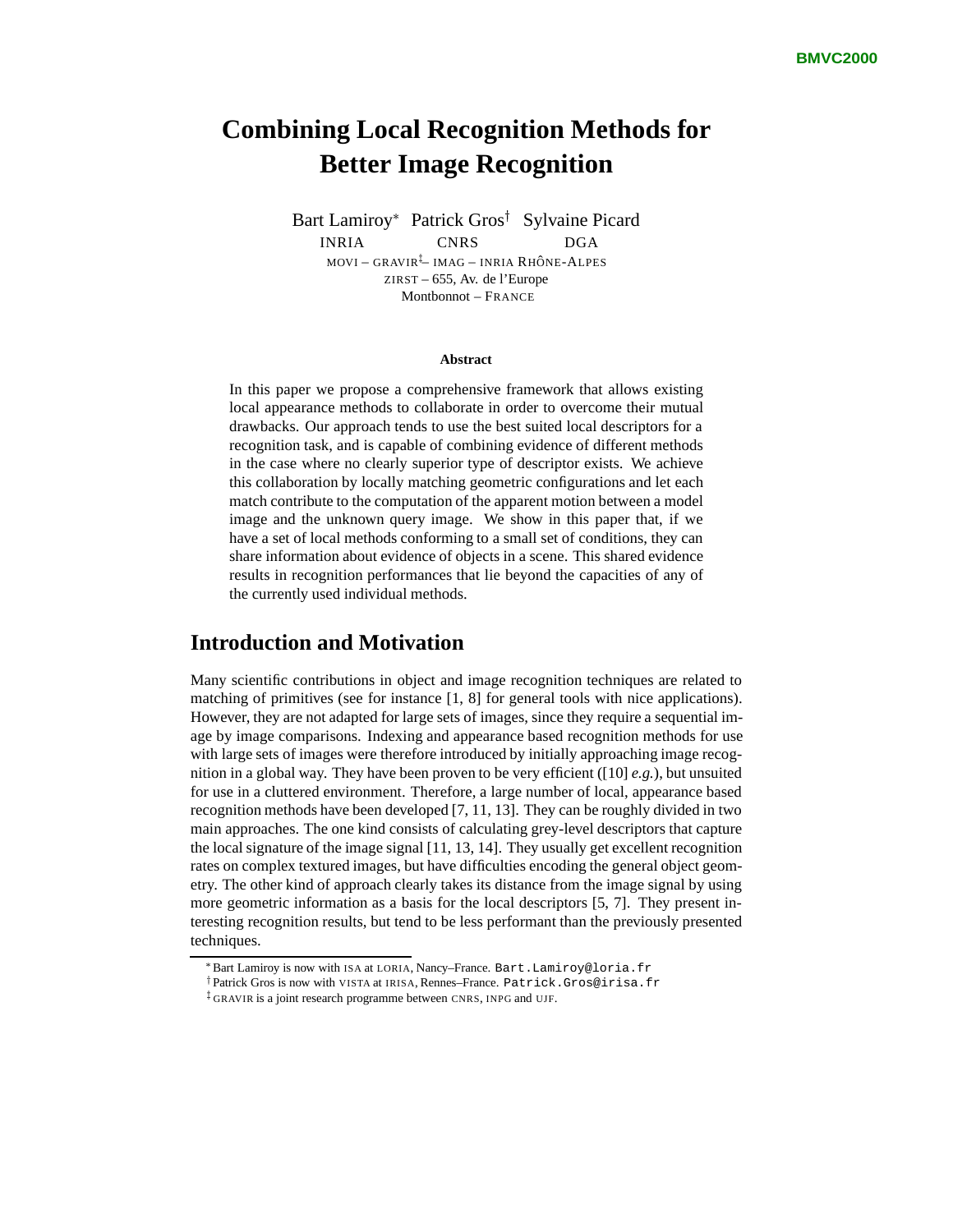All local methods rely on a global consensus for finding the right answer. It can be a simple voting algorithm (sometimes quite similar to an extended Hough transform, or a more complex, improved approach, based on probabilities [12]. Methods based on statistics and probabilities proved to be of a limited impact if the descriptors used are very discriminant [9].

This paper considers a way of bringing together the two major types of local approaches mentioned above, taking advantage of either methods' strengths, avoiding their weaknesses and possibly be even more efficient in domains that the individual models can't address. The basic idea of this paper is founded on two main observations.

- 1. The first category of methods, relying in purely signal based descriptors, severely lacks a geometrical structure on order to evolve to a more generic recognition paradigm. This is mainly due to the fact that they simply match local signal patterns without taking into account more abstract shape patterns.
- 2. The other category of methods, using geometry, obtains a good recognition rate on structured images where geometry encodes the implicit morphology of the scene [3]. However, they strongly depend on a valid image segmentation and extraction of significant geometric cues, difficult to obtain with noisy or textured images.

As an example of what we want to obtain with our approach, Figure 4 shows images to be matched in a context of many car engines as reference images. Notice the specularity highlights and the occlusions. The previously enumerated individual techniques fail on these kinds of images, but we show that a combination of them will be successful. This paper provides a quite simple framework for engineering efficient combinations of existing techniques.

The outline of this paper is as follows. First we shall briefly recall the underlying notions related to geometric coherence, and detail how this can lead to a cooperation between methods. Next we shall show that this cooperation naturally leads to the creation of new types of local descriptors. Finally, before concluding, we develop a complete example of recognition with two existing methods.

## **1 Combining Methods**

In this section we describe how we obtain the framework allowing different methods to share information. It is based on existing work by Gros *et al.* [5, 7]. We shall briefly outline its principle, before explaining how we adapt it to be used by other methods.

#### **1.1 Geometric Coherence**

Exposing the whole matching and recognition techniques in [5, 7] is of no use. One of the ideas is to achieve recognition in two distinct phases. The first being a rough matching, based on image descriptors, knowing that the set of obtained correspondences contains a high percentage of mismatches and incoherent noise. The second phase consists of selecting the correct matches. This selection is obtained by considering the apparent motion defined by each pair of matched local configurations. These configurations contain enough DOF to compute a movement belonging to reasonable family of transforms. In our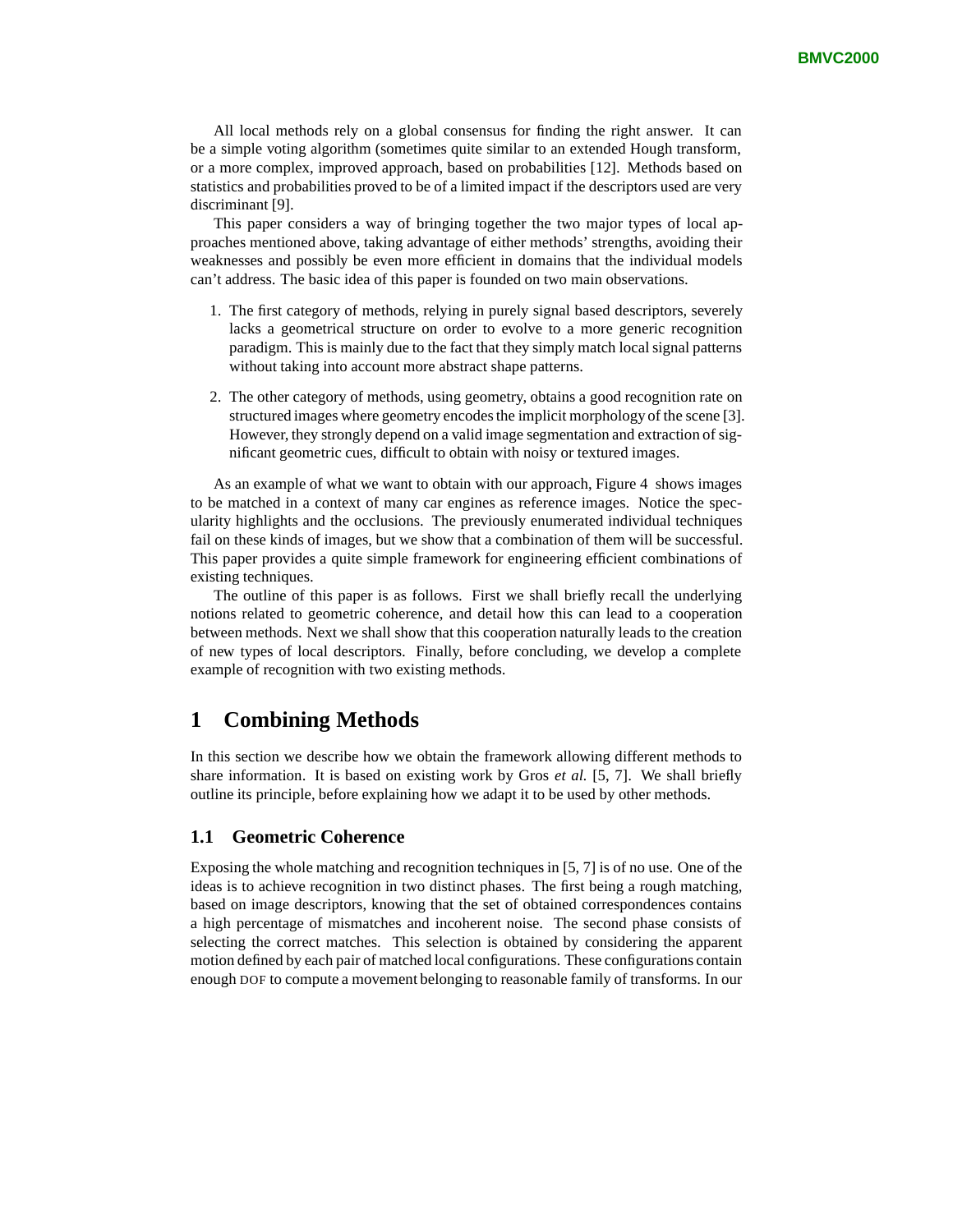case, based on the quasi-invariant approach [2], the considered possible motions belong to the family of similarity transforms.

Each pair of matches defining a local movement, all matches can be represented as points in the parameter space of the considered family of transforms. A clustering method or Hough transform is then used to select the predominant apparent motion between the two images and guarantees the geometric coherence of the retained matches. In this context, each of the initial matches is considered as a vote in a parameter space. This search for the most coherent global movement is referred to as the *geometric coherence* paradigm.



Figure 1: Collaborating Local Methods: different methods (in yellow) compute descriptors on local configurations, extracted from an image. The descriptors are matched with recorded values of known images. These matches give rise to geometric coherence votes in a shared vote space. It is also possible to compute new, combined descriptors (greyed column in the middle).

### **1.2 Using a Shared Vote Space**

In order to combine different kinds of descriptors, *e.g.* angles from [5], grey-level invariants from [14] and local histograms from [13], we are not aiming to construct a superdescriptor combining all approaches. This would defeat our goal of having recognition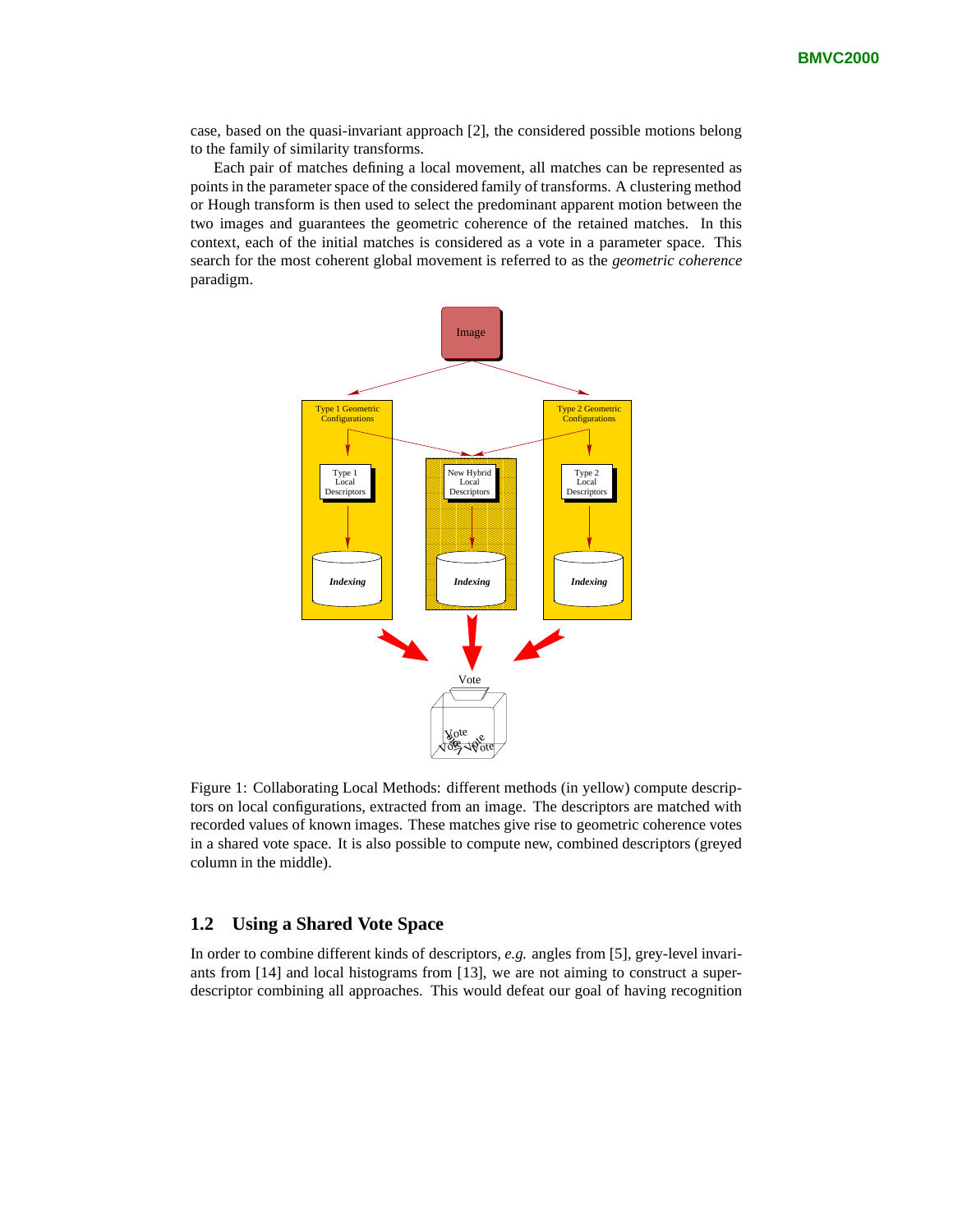methods profit from each other strengths and overcome their mutual weaknesses (and would probably be impossible to realize anyway).

However, we shall try to have all methods conform to the principle of geometric coherence. We then can easily adapt the recognition algorithms to make them collaborate. In what follows we make a clean destinction between configurations or supports on the one side, and descriptors on the other side. The former refer to the physical image pixel set (to which we can attach a geometric interpretation : point, segment, region) on which the latter are computed (angles, length-ratios, intensity derivatives, *etc.*).

Collaboration between different methods is represented in Figure 1 and consists in two main phases (reading the figure top-to-bottom):

- 1. (in yellow, on the left and right hand sides) different local methods extract the supports for their descriptors from the image to recognize. By matching their descriptors, they find candidate matches between the known images and the unknown image (generally through an indexing scheme).
- 2. (bottom) instead of using their proper selection schemes for filtering the correct matches, all methods use the geometric information of the matched supports to impose a geometric coherence by voting in a common Hough-transform voting space. The match candidates having contributed to the best fitting apparent motion will be selected as final matches.

There is an interesting side effect to our approach, since we can have *new geometric configurations* emerging from the existing descriptor supports (greyed, middle column in Figure 1). This aims to combine the descriptive power of all approaches to obtain matches in cases where they individually fail. We can create new descriptors from a combination of existing configurations, which again express votes in the same vote space. This particular extension will be described more in detail in section 3.

#### **1.3 Recovering Apparent Motion**

It is the notion of *"configuration"* that allows the computation of a local apparent motion between two images when a match exists. In order to make methods collaborate and express their votes in the same space, we need to formalize this concept as well as the way of defining the local apparent motion.

Local descriptors are usually based on values that invariant under a given family of transforms (*e.g.* angles based on connected line segments [7], or second order gradient moments [13, 14]). By definition, the number of degrees of freedom obtained from a match of local configurations is sufficient to compute a local transform.

In our case, a similarity transform is fully determined by four parameters  $(t_x, t_y, \alpha, \sigma)$ ; two for translation,  $t_x$  and  $t_y$ , one for rotation  $\alpha$  and one for scale  $\sigma$ . We therefore need at least 4 DOF in order to compute a local transform between configurations, which is the case as soon as they consist of at least two points. Unfortunately, several methods [13, 14] are based on simple points in the image, thus lacking the required number of DOF. We propose, in that case, to calculate local, variant (as opposed to *invariant*) measures increasing the number of DOF. For instance, the rotation angle  $\alpha$  can be retrieved by locally measuring the *variant* gradient orientation value. The gradient orientation varies with rotation and thus introduces the needed supplementary DOF. An excellent way of dealing with scale is described in [4].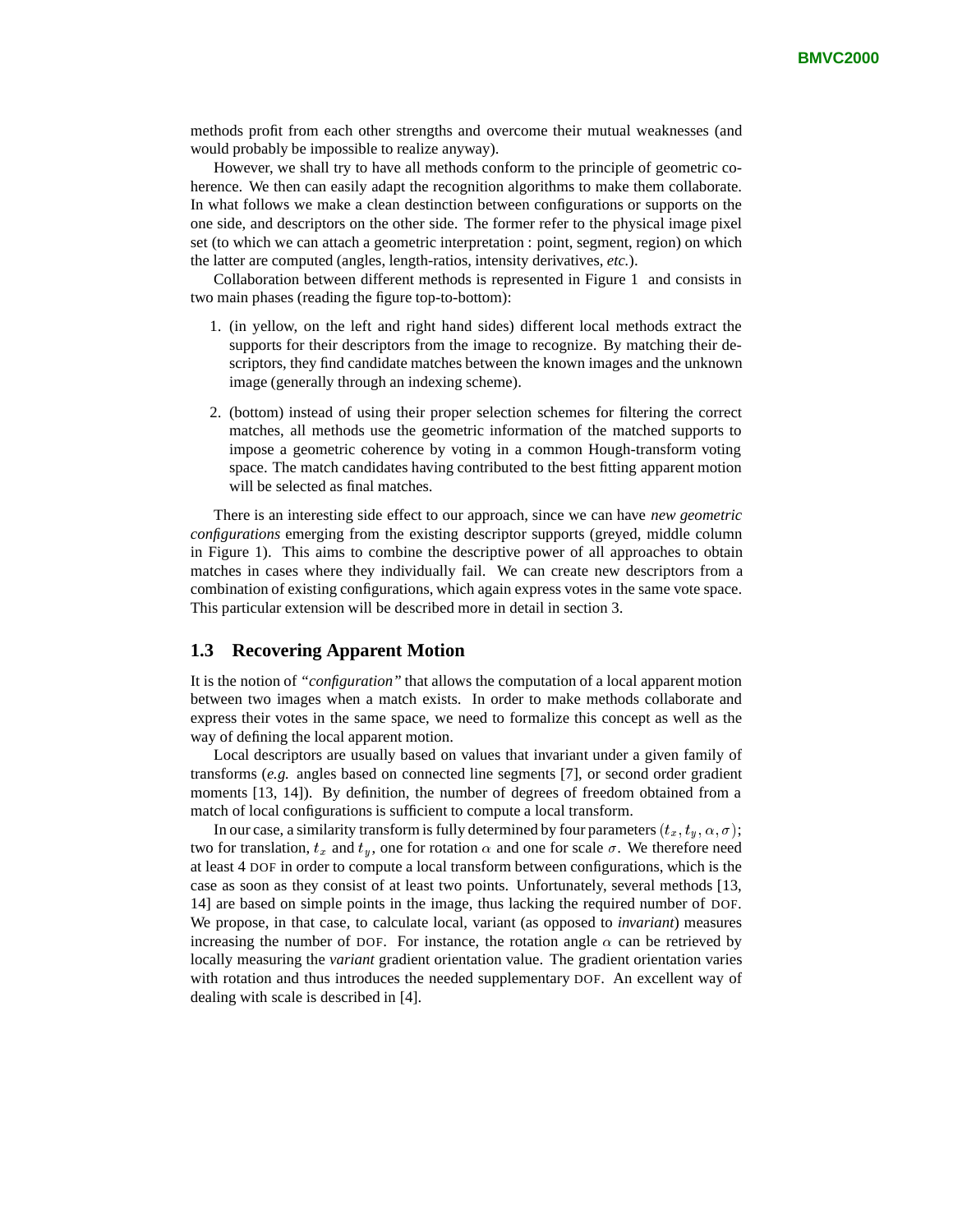## **2 Collaborating Methods**

We now have a complete framework covering all local recognition methods. The fact that they can collaborate by expressing votes in a shared vote space allows us to develop a system that naturally selects the most appropriate descriptors for recognition. This section shows how.

In our case the shared vote space is the four dimensional similarity transform Hough space. All methods express hypotheses of plausible apparent motions, and the accumulation of coherent votes allows us to select the correct matches. Since this is not easily represented graphically, we use Figure 2, which represents a 2D voting space, for sake of clarity. Figure 2 represent two cases of voting behaviour that can occur. It shows the voting result two methods working on identical images.

On the left hand side, the first method finds a correct cluster, but the second method does not really succeed in finding a clear one, and ends up determining a wrong accumulation point. Combining the votes of both methods results in a clear density cluster, allowing to discard the solution found by the second method. On the right hand side, nei-



Figure 2: Collaborating methods sharing votes. *Left*, natural selection of best method. *Right*, correction of erroneous recognition.

ther method initially finds the correct transformation parameters. However, collaborating, they create the emergence of a new density cluster. This is exactly what happens in our four dimensional case.

The following setup shows an example of this. We dispose of 12 model images, and we present 120 query images to this image base, 10 instances for each model on average. We first present the subset of query images corresponding to the first model image, then the subset corresponding to the second model image, *etc.* By representing the recognition results on a graph and by putting query numbers on the  $x$ -axis and the model responses on the  $y$ -axis, we should observe (for a perfect recognition algorithm) a step graph. The first 2 graphs of Figure 3 show the obtained recognition results for geometric invariants based on either Z or Y formed segment configurations [7]. The third graph shows the recognition results for configurations based on two segments an a point called SSP (SSP configurations will be explained in section 4.4). The fourth graph represents the recognition results of the three methods collaborating.

The first remark we can make is that global recognition is far better that that of the individual methods. A more interesting result is the behavior of the three individual meth-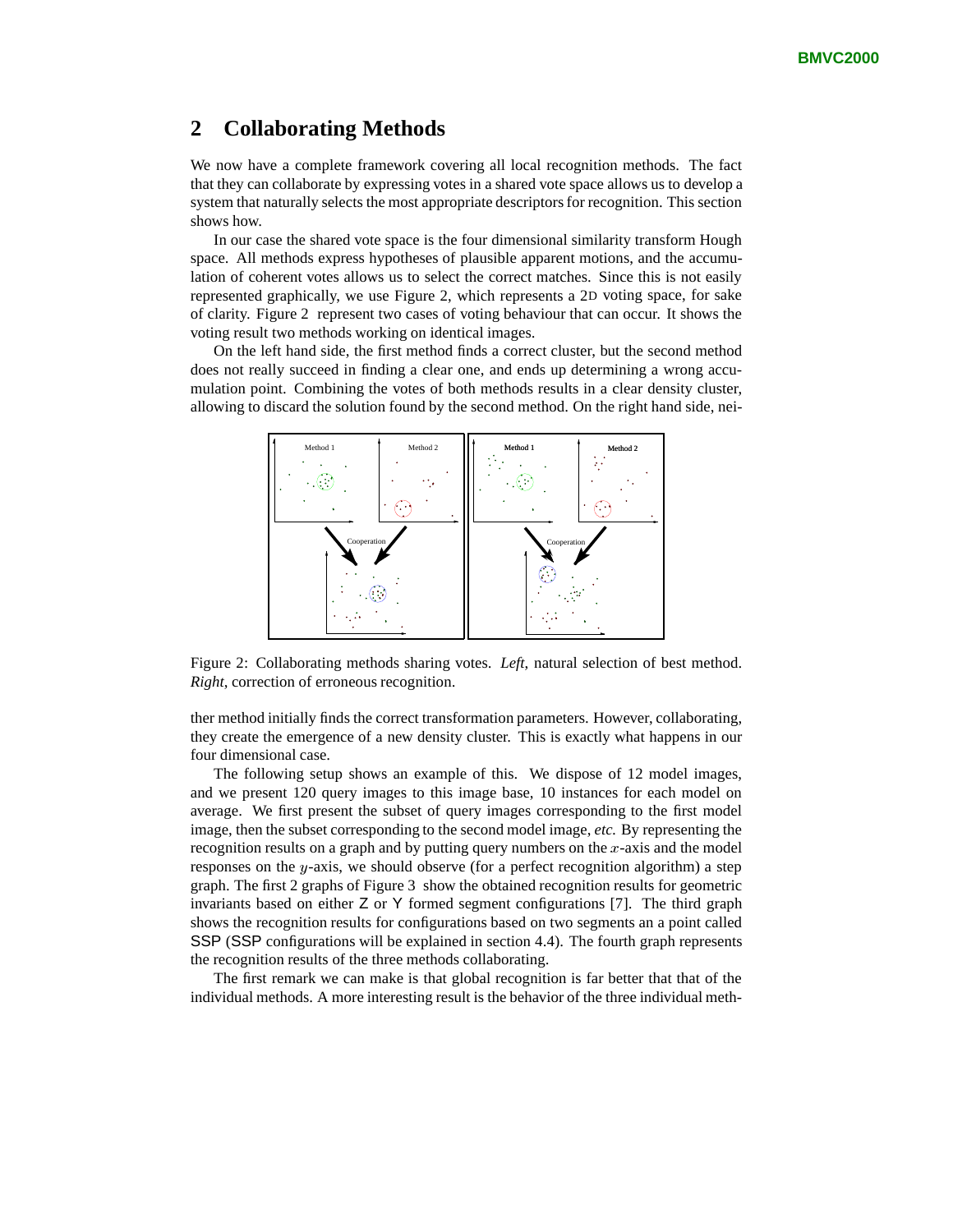

Figure 3: Collaboration between Z, Y and Segment-Segment-Point (SSP) configurations.

ods *vs.* that of the collaboration of the three. For image number 55, for instance, each individual method gives an erroneous answer (model 6 for the Z configurations, model 4 for the Y configurations and model 8 for the SSP configuration) while the collaborative approach finds the correct answer.

We can therefore conclude that cooperation by vote sharing conveys more information than just the sum of information contained in the results of individual methods.

## **3 Introducing New Descriptors**

As shown in Figure 1, new, hybrid descriptors can be used to enforce cooperation between methods when both participants fail to find a good density cluster in transformation space. The motivation behind this is that, when a local method cannot cope with a given image it is probably due to one of the following reasons: either the extracted configurations are unreliable (loss in precision, repeatability or noisy signal data), either the computed descriptors cease to contain the pertinent information needed for matching. In either case, the computed descriptors are of no use, leaving only the geometric data as a plausible alternative.

By combining the most robust information contained in the configurations of both collaborating methods and by computing new, independent descriptors on them, we extract the remaining, unused information to recover from the failure of the latter. Since the local configurations used by different methods vary greatly we cannot propose a general combination algorithm. We shall give a detailed analysis of a concrete collaboration at the end of this paper, but two general constraints can yet be established.

- Given that each of the intervening configurations contains enough DOF to compute an apparent motion, a combination of them has a sufficient high number of DOF to be able to introduce geometric quasi-invariants.
- If the combined configurations are sufficiently rich, it may be interesting to delib-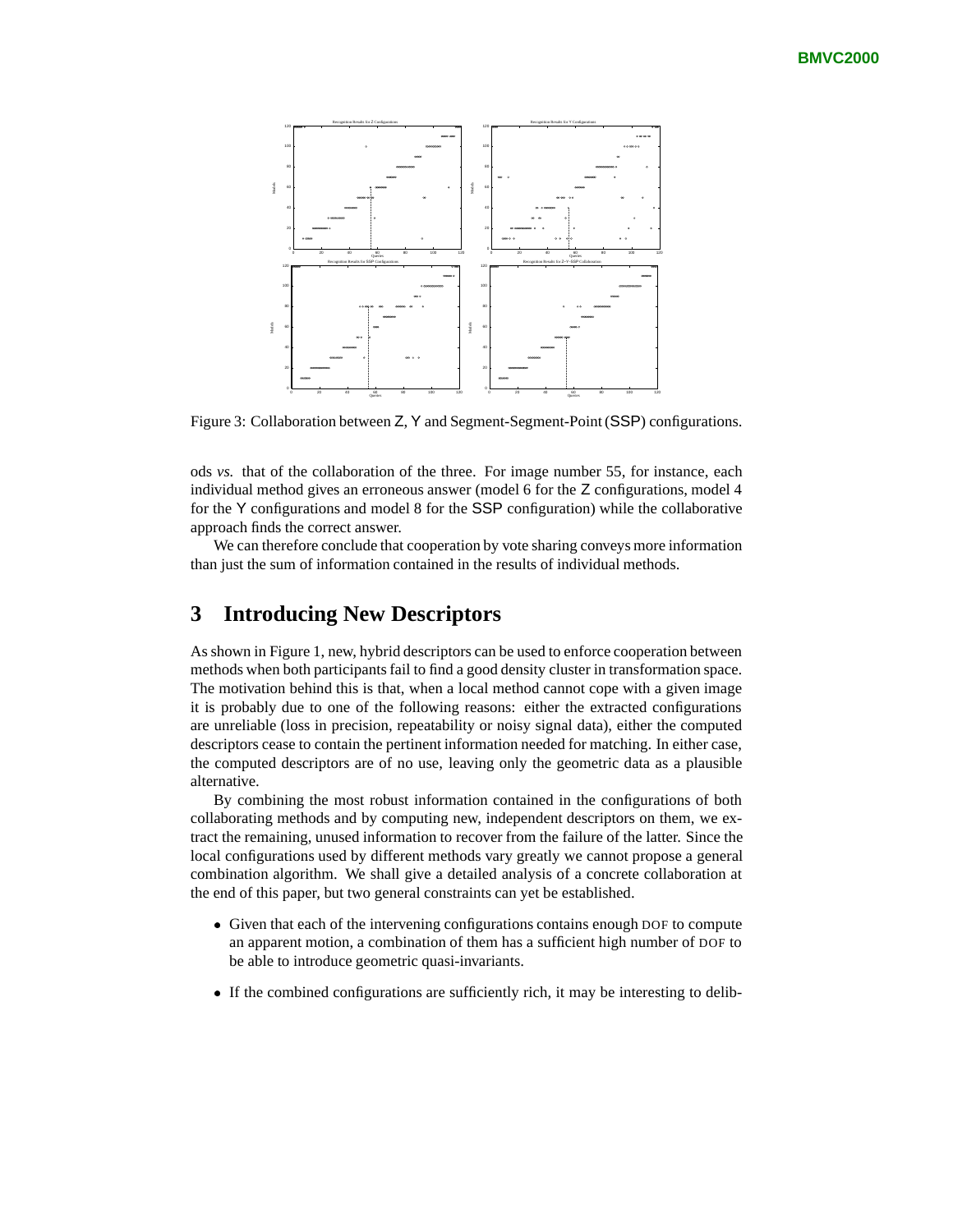erately reduce their number of DOF in exchange for a more robust characterization of the resulting configuration.

These points shall be made clear in the next section, as we will be detailing a concrete example of collaborating methods.

## **4 Complete Example of Collaboration**

This section examines in detail the integration of two local recognition methods. One, purely geometrical, based on quasi-invariants, developed in [7]. An other, developed in [14, 4] based on grey-level luminance invariants. We shall quickly detail both methods and then give a detailed step by step analysis on how cooperation between the methods was established.

#### **4.1 Segments and Quasi-Invariants**

The first method we use is based on the indexing on quasi-invariants [7], calculated on configurations formed by connected segments. It has a very good recognition rate on neatly structured images where line segments are abundant. As soon as image line segmentation fails to capture image semantics, the recognition quality of the method rapidly declines. Its major advantage resides in its geometric approach through which it is able to capture the morphology of the scene, and be totally independent on illumination or texture.

### **4.2 Luminance and Local Jet**

The second method comes from [14]. Its configuration consist of interest points in an image, on which a luminance invariant is calculated, inspired by the *local jet* introduced by Koenderink [6]. It obtains excellent results on complex images, especially those with distinct textured zones. The method fails to integrate forms or geometric image structures, and is therefore too rigid for possible further generalization to more flexible image classes. Another inconvenient is its difficulty to cope with 3D texture and specularities.

It is to note that this approach is not inherently invariant to similarity transforms. In order to absorb scale change, the author uses multi-scale descriptors that need to be checked over different support sizes.

#### **4.3 Integrating Votes**

The segment based method already conforms to the geometric coherence paradigm. We still need to compute the translation, rotation and scale parameters from one matched pair of interest points in order to compute the apparent motion for the second method. Translation is trivial. We obtain the rotation factor by computing the gradient vector in both points of a matched pair, and by taking the difference between the obtained orientation angles. Scale information is obtained by integrating the multi-scale matching described in [4].

At this point the two considered methods are able to express their knowledge in a same vote space. A first step towards cooperation has been made.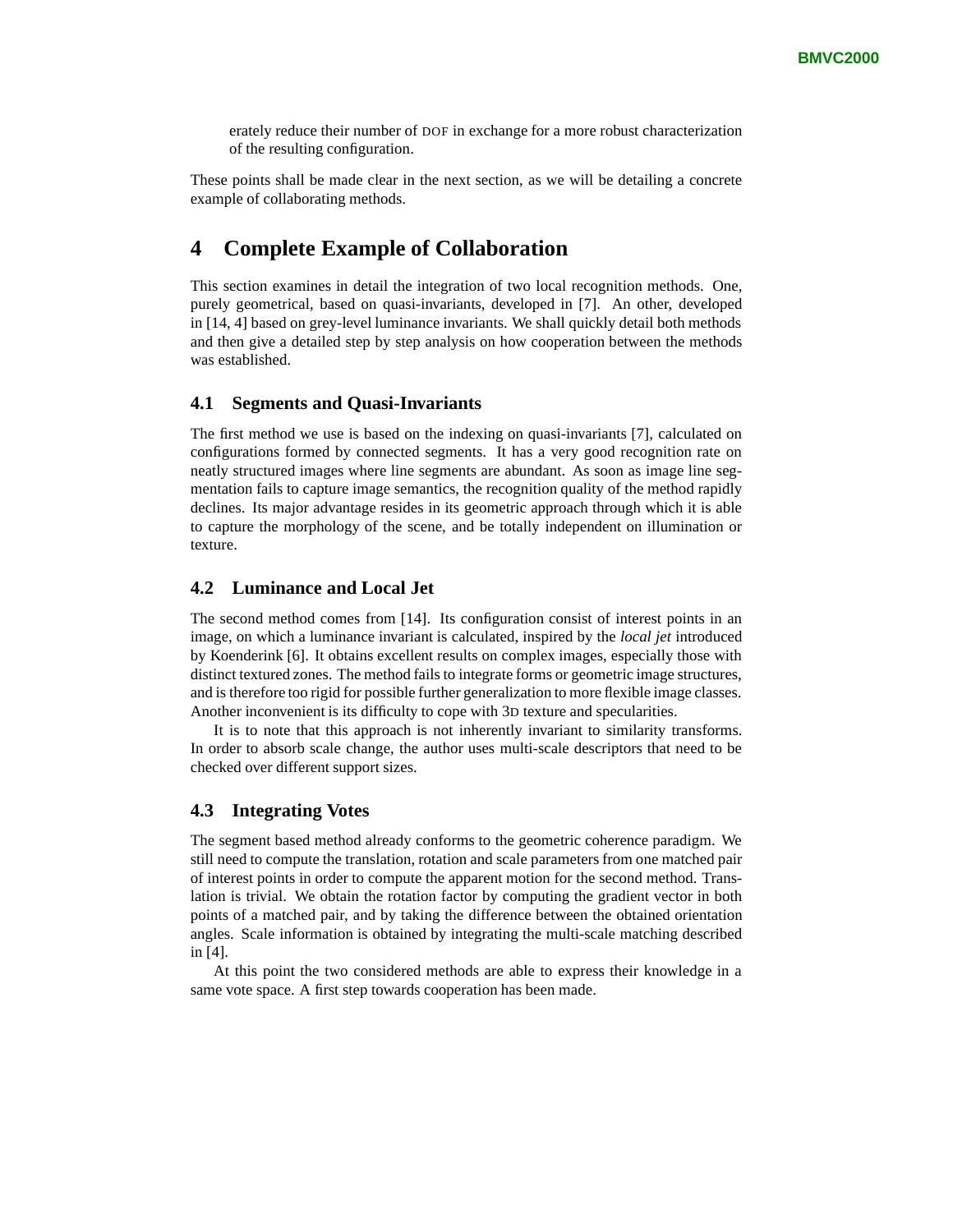#### **4.4 Hybrid Configurations**

Let's now consider what happens if neither of the methods is capable of recognizing a given image. This means that the first method failed to extract valid line configurations, and that the illumination changes or 3D effects were too important for the second. In an attempt to retrieve the lost information, we introduce two new configurations that will allow us to compute quasi-invariants. We hope that those new descriptors will contain sufficient scene information to proceed to a correct recognition. By keeping only the more robust and reproducible parts of the existing configurations where segmentation is concerned, we attempt to reduce influence of noise in the image. Therefore, the line segments of the first method will be reduced to the line they define, discarding the end points. The points of the second method are kept as geometrical entities, without any adjoined grey-level information. By grouping two lines and a point (this is the previously mentioned Segment–Segment–Point (SSP) configuration), or two points and a line, we then obtain configurations containing enough DOF to compute a local apparent motion and 2 independent quasi-invariants. The quasi-invariants are computed from pure geometrical information. We use the distance ratio  $\frac{d1}{d2}$  and the angle  $\alpha$  between both lines as descriptors.

In the general case, there is no obligation to taking geometry based descriptors. As a matter of fact, any invariant information of either of the two intervening methods may be combined. In our case, however, the first method did not contain any luminance or grey-level based invariants, and was based on angles and length ratios, and the second method was not readily extendible to line configurations. The only common factor left over was geometry.

#### **4.5 Experimental Results**

The following experience shows a sample of images where individual methods were incapable of performing a correct recognition. Our database of known images consists in 9 views of different car engines. We presented a series of other views of the same engines (taken from a different viewpoint) to our system, and obtained a successful identification of the images.

Figure 4 shows the kind of queries we are capable of treating. The model base is represented on the right hand side, while the correctly identified query images are shown on the left hand side. We observe that we can allow  $10^{\circ}$  to  $20^{\circ}$  viewpoint changes without loss of recognition quality.

If we compare the ranks of the first and second model having obtained the highest (and second highest) number of votes corresponding to the queries represented in Figure 4, we observe that the second choice attains on average  $65\%$  of the voting score of the first choice, with a standard deviation of 15%. Selection of the best model is therefore without ambiguity in most cases.

## **Conclusion**

In this paper, we have presented a general framework covering a wide range of local recognition models. We have shown that, by introducing the concept of geometric coherence, existing models can share recognition information. Sharing this information en-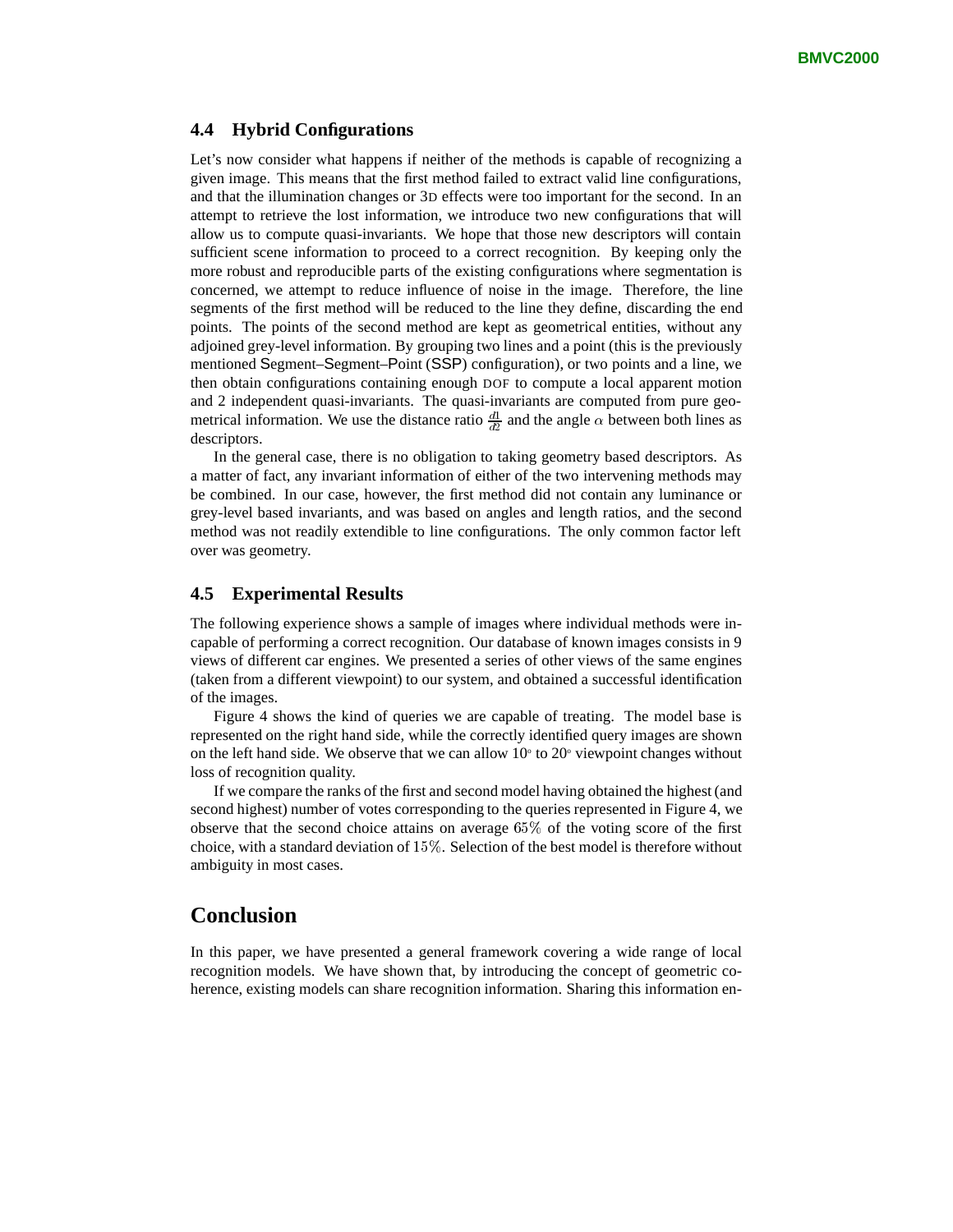

Figure 4: Successful queries. The corresponding models are represented on the right.